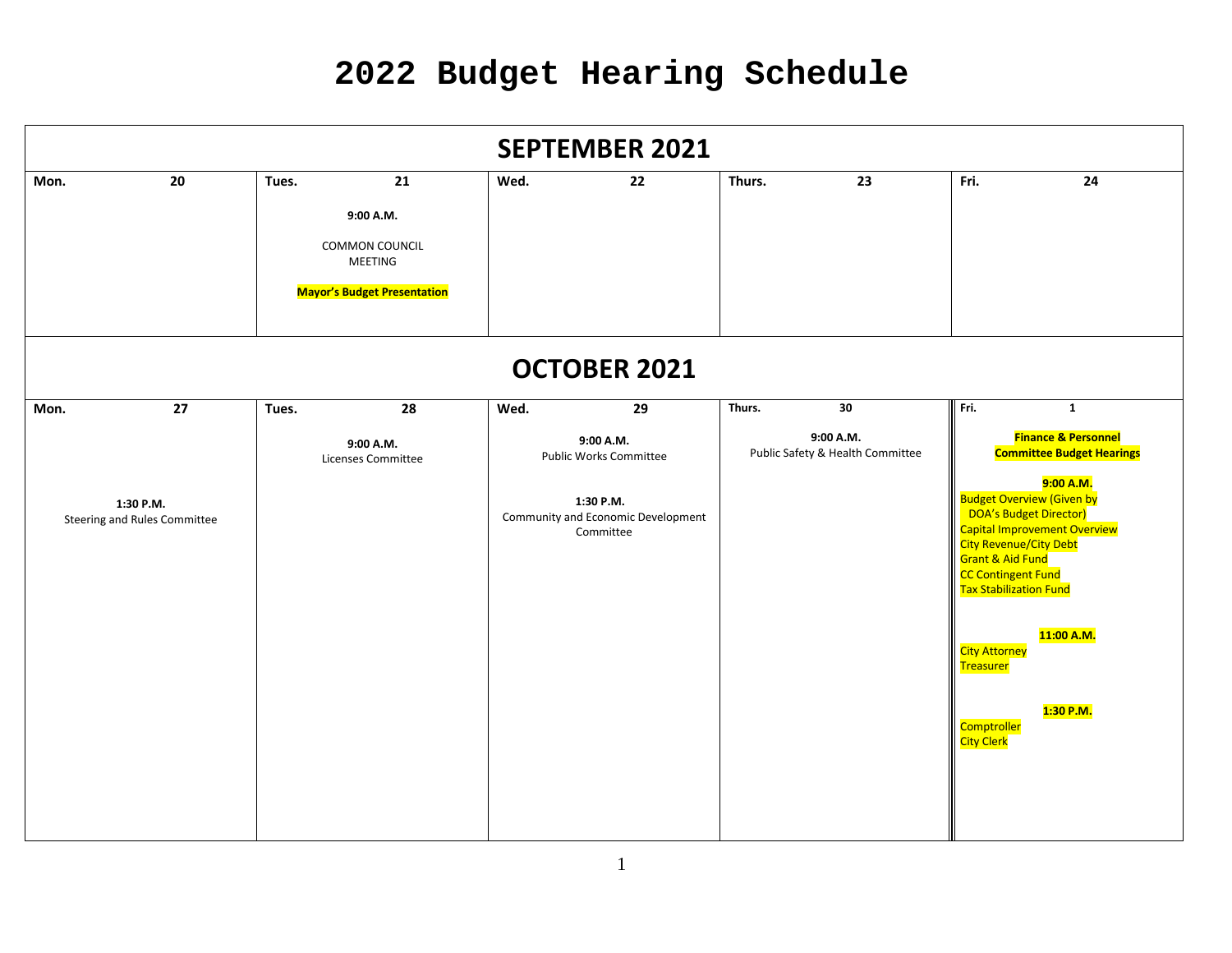| <b>OCTOBER 2021</b>                                                                                                                                                                                                                                                                                   |   |                                                                                                                                                                                                                                   |                                                                                                                                     |                                                                                                                                                                                                                                                                             |   |                                                                                                             |                                                                                       |                                                                                                                                                                                                                     |    |  |  |
|-------------------------------------------------------------------------------------------------------------------------------------------------------------------------------------------------------------------------------------------------------------------------------------------------------|---|-----------------------------------------------------------------------------------------------------------------------------------------------------------------------------------------------------------------------------------|-------------------------------------------------------------------------------------------------------------------------------------|-----------------------------------------------------------------------------------------------------------------------------------------------------------------------------------------------------------------------------------------------------------------------------|---|-------------------------------------------------------------------------------------------------------------|---------------------------------------------------------------------------------------|---------------------------------------------------------------------------------------------------------------------------------------------------------------------------------------------------------------------|----|--|--|
| Mon.                                                                                                                                                                                                                                                                                                  | 4 | Tues.                                                                                                                                                                                                                             | 5                                                                                                                                   | Wed.                                                                                                                                                                                                                                                                        | 6 | Thurs.                                                                                                      | $\overline{7}$                                                                        | Fri.                                                                                                                                                                                                                | 8  |  |  |
| <b>Finance &amp; Personnel</b><br><b>Committee Budget Hearings</b><br>9:00 A.M.<br>Dept. of Administration<br><b>Election Commission</b><br><b>Assessor's Office</b><br>1:30 P.M.<br>Judiciary and Legislation Committee<br>6:30 P.M.<br><b>JOINT PUBLIC HEARING</b><br><b>Common Council Chamber</b> |   | 9:00 A.M.<br>Zoning, Neighborhoods, and<br>Development Committee<br><b>Finance &amp; Personnel</b><br><b>Committee Budget Hearings</b><br>1:30 P.M.<br>Dept. of Neighborhood Services<br>3:30 P.M.<br>Dept. of Employee Relations |                                                                                                                                     | 9:00 A.M.<br>Finance and Personnel Committee<br><b>Finance &amp; Personnel</b><br><b>Committee Budget Hearings</b><br>1:30 P.M.<br><b>Mavor's Office</b><br><b>Municipal Court</b><br><b>Deferred Compensation</b><br><b>Employes' Retirement System</b>                    |   | <b>Finance &amp; Personnel</b><br><b>Committee Budget Hearings</b><br>9:00 A.M.<br><b>Health Department</b> |                                                                                       | <b>Finance &amp; Personnel</b><br><b>Committee Budget Hearings</b><br>9:00 A.M.<br><b>DPW</b> - Infrastructure<br><b>DPW - Sewer Maint. Fund</b><br>10:30 A.M.<br><b>DPW</b> - Transportation<br><b>DPW - Water</b> |    |  |  |
| 11<br>Mon.<br><b>Finance &amp; Personnel</b><br><b>Committee Budget Hearings</b><br>9:00 A.M.<br><b>Police Department</b>                                                                                                                                                                             |   | Tues.<br>Port<br><b>RACM</b><br><b>BOZA</b><br>Dept. of City Development                                                                                                                                                          | 12<br>9:00 A.M.<br><b>COMMON COUNCIL MEETING</b><br><b>Finance &amp; Personnel</b><br><b>Committee Budget Hearings</b><br>1:30 P.M. | Wed.<br>13<br><b>Finance &amp; Personnel</b><br><b>Committee Budget Hearings</b><br>9:00 A.M.<br><b>DPW-Admin. Services</b><br><b>DPW - Sanitation</b><br>10:30 A.M.<br><b>DPW - Fleet Services</b><br><b>DPW</b> - Forestry<br>1:30 P.M<br><b>Milwaukee Public Library</b> |   | Thurs.<br><b>Fire Department</b><br><b>Fire and Police Commission</b>                                       | 14<br><b>Finance &amp; Personnel</b><br><b>Committee Budget Hearings</b><br>9:00 A.M. | Fri.                                                                                                                                                                                                                | 15 |  |  |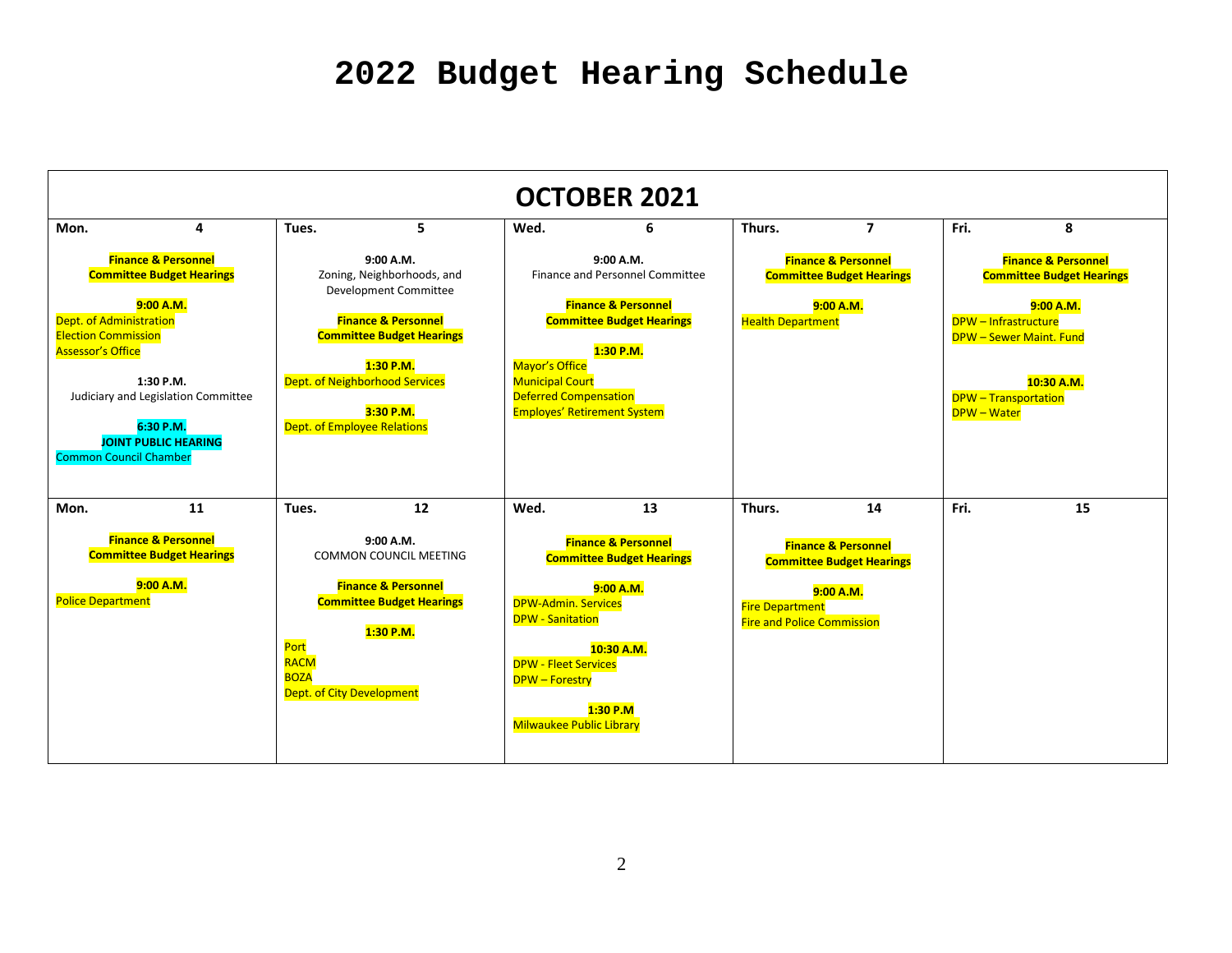| <b>OCTOBER 2021</b>                                                                                                 |                                 |                                                                 |                                            |                                                              |                                             |                                                                                                                         |    |                                                                                                                         |    |  |
|---------------------------------------------------------------------------------------------------------------------|---------------------------------|-----------------------------------------------------------------|--------------------------------------------|--------------------------------------------------------------|---------------------------------------------|-------------------------------------------------------------------------------------------------------------------------|----|-------------------------------------------------------------------------------------------------------------------------|----|--|
| Mon.                                                                                                                | 18                              | 19<br>Tues.                                                     |                                            | Wed.                                                         | 20                                          | Thurs.<br>21                                                                                                            |    | Fri.                                                                                                                    | 22 |  |
|                                                                                                                     | 9:00 A.M.<br>Licenses Committee |                                                                 | 9:00 A.M.<br><b>Public Works Committee</b> |                                                              | 9:00 A.M.<br><b>Public Safety Committee</b> |                                                                                                                         |    |                                                                                                                         |    |  |
| 1:30 P.M.<br>Steering and Rules Committee                                                                           |                                 |                                                                 |                                            | 1:30 P.M.<br>Community and Economic Development<br>Committee |                                             | 4:45 P.M.<br><b>Budget Amendment</b><br><b>Submittal Deadline</b>                                                       |    |                                                                                                                         |    |  |
| Mon.                                                                                                                | 25                              | Tues.                                                           | 26                                         | Wed.                                                         | 27                                          | Thurs.                                                                                                                  | 28 | Fri.                                                                                                                    | 29 |  |
| 9:00 A.M.<br>LRB DEADLINE FOR PUBLISHING WHITE<br><b>PACKET</b><br>1:30 P.M.<br>Judiciary and Legislation Committee |                                 | 9:00 A.M.<br>Zoning, Neighborhoods and<br>Development Committee |                                            | 9:00 A.M.<br>Finance and Personnel Committee                 |                                             | <b>Finance &amp; Personnel</b><br><b>Committee Budget Hearing</b><br>9:00 A.M. (All Day)<br><b>BUDGET AMENDMENT DAY</b> |    | <b>Finance &amp; Personnel</b><br><b>Committee Budget Hearing</b><br>9:00 A.M. (All Day)<br><b>BUDGET AMENDMENT DAY</b> |    |  |
|                                                                                                                     |                                 |                                                                 |                                            |                                                              |                                             |                                                                                                                         |    |                                                                                                                         |    |  |